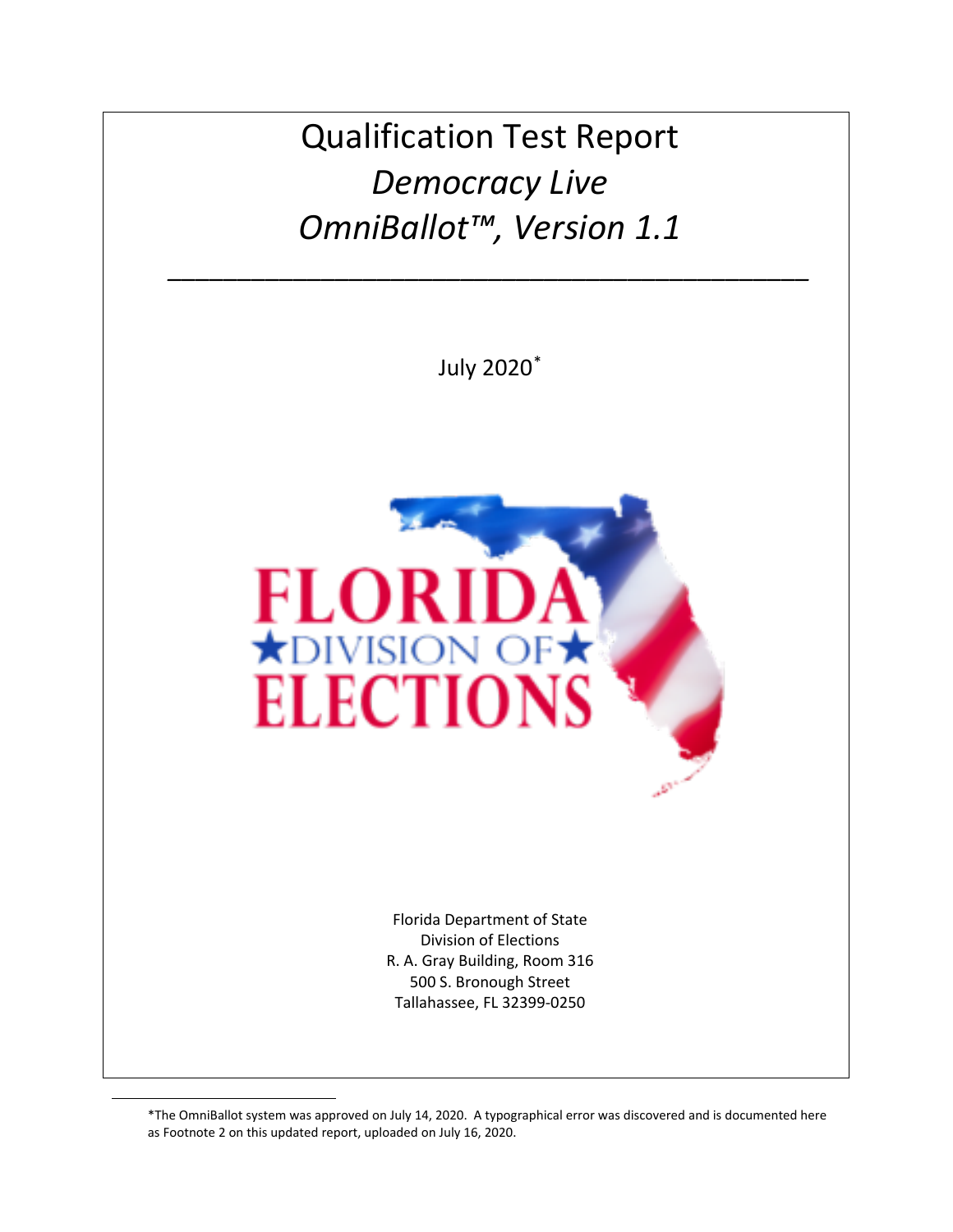# **Contents**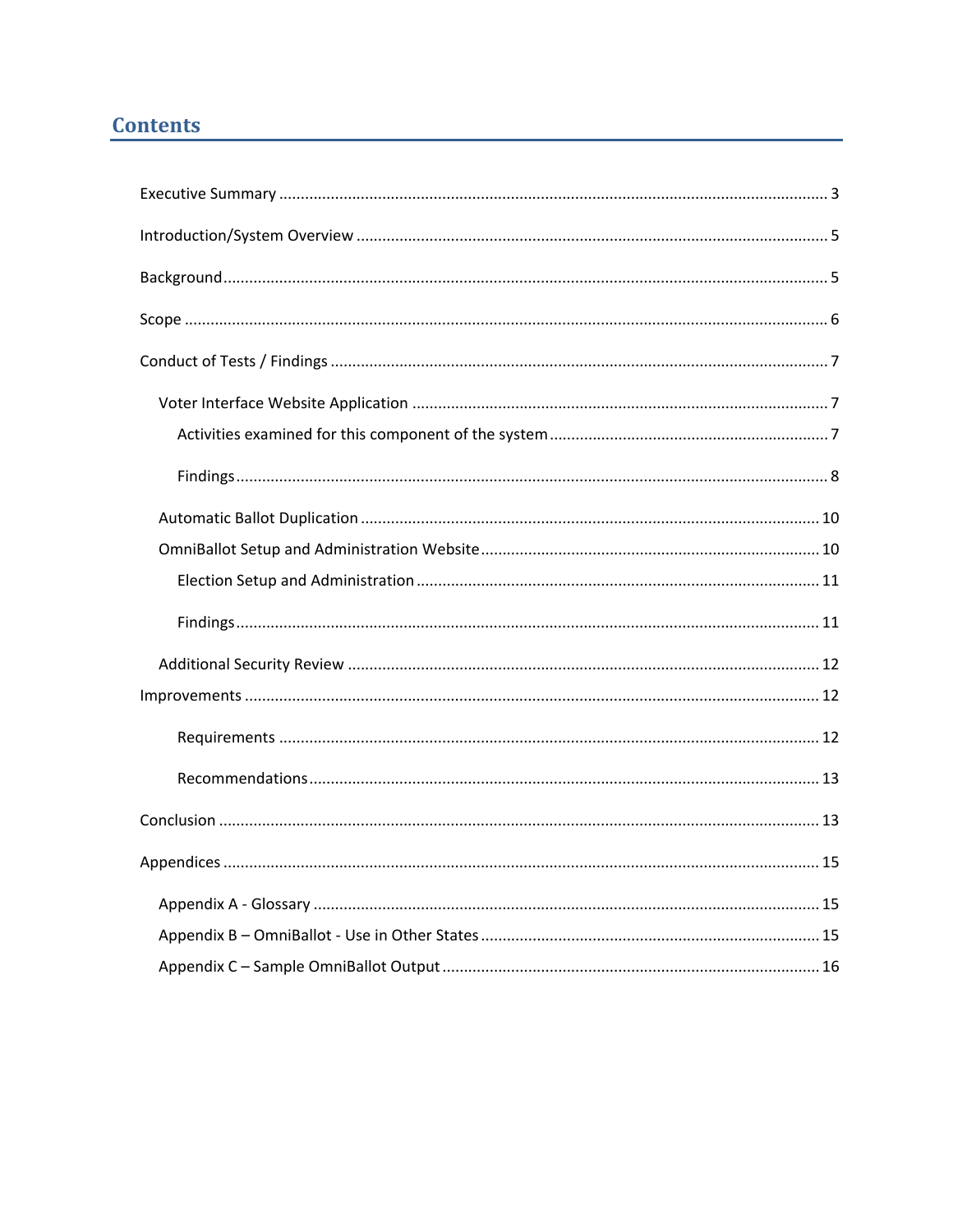### <span id="page-2-0"></span>**Executive Summary**

Democracy Live's OmniBallot™ system is a web application available to county elections staff and voters with the use of any web-enabled computer. The system consists of two major components – an administrative website and the voter interface website. The system as presented for testing and recommended approval allows only for the electronic delivery and marking of the ballot with the option to print and manually mark. Under either scenario the voter will still have to return the ballot to the Supervisor of Elections' office by U. S. mail or other allowable means, such as fax, for overseas military and civilians known as UOCAVA voters. The system has the option of printing the electronically marked ballot as a voter-verifiable paper output that contains the voter's choices or as a more traditionally formatted ballot with the voter's choices marked. The printed ballot may contain a printed QR barcode which allows the returned ballot to be machine duplicated by counties using Runbeck Election Services, Inc.'s Simulo™ automatic ballot duplication system (ABDS) and a ballot-on-demand printer.

On October 24, 2019, Democracy Live submitted an application to the Bureau of Voting Systems Certification (BVSC) requesting approval of its electronic ballot delivery system application, OmniBallot, Version 1.0, for use by counties with Election Systems and Software's EVS voting systems and Dominion Voting System's Democracy Suite voting systems. On November 19, 2019, Democracy Live requested that the BVSC, instead, examine its newer OmniBallot, Version 1.1. The State of Florida agreed to test the OmniBallot website application for use as an accessible voting option for the ADA community and for UOCAVA voters.

The test plan for OmniBallot, Version 1.1 was agreed to and signed on December 3, 2019. Preliminary testing and review of the OmniBallot, Version 1.1 documentation, revealed that the website, as deployed, is not currently able to meet the applicable requirements for an administrative user to independently setup and administer the administrator's website without vendor support. This requirement is part of the Division of Elections' Electronic Ballot Delivery System Specifications and Requirements<sup>[1](#page-2-1)</sup> (EBDS Spec) for testing and approval. However, in recognition of the importance of making new voting technologies available, particularly for the ADA community, it has been determined that Democracy Live can successfully provide vendor support to set up and administer the administrative user's instance of the OmniBallot website.

Therefore, BVSC focused instead on the usability of the published voter interface website application. Democracy Live's OmniBallot, Version 1.1 successfully met the voter interface functional test requirements. BVSC also reviewed and accepted accessibility testing performed by the states of California and Ohio as evidence that the voter interface met the WCAG 2.0 requirements, and accepted the processing of marked/printed ballots using Runbeck's Simulo, Version 1.4.7, ABDS from a previous state of Florida test event (as the product was not changed). OmniBallot, Version 1.1 also underwent a security review. Based on the review, it was determined that OmniBallot, Version 1.1 does not introduce significant additional risk into an election, particularly since the system does not allow for electronic ballot return or online voting.

<span id="page-2-1"></span> <sup>1</sup> EBDS Spec, Version 5, March 29, 2018.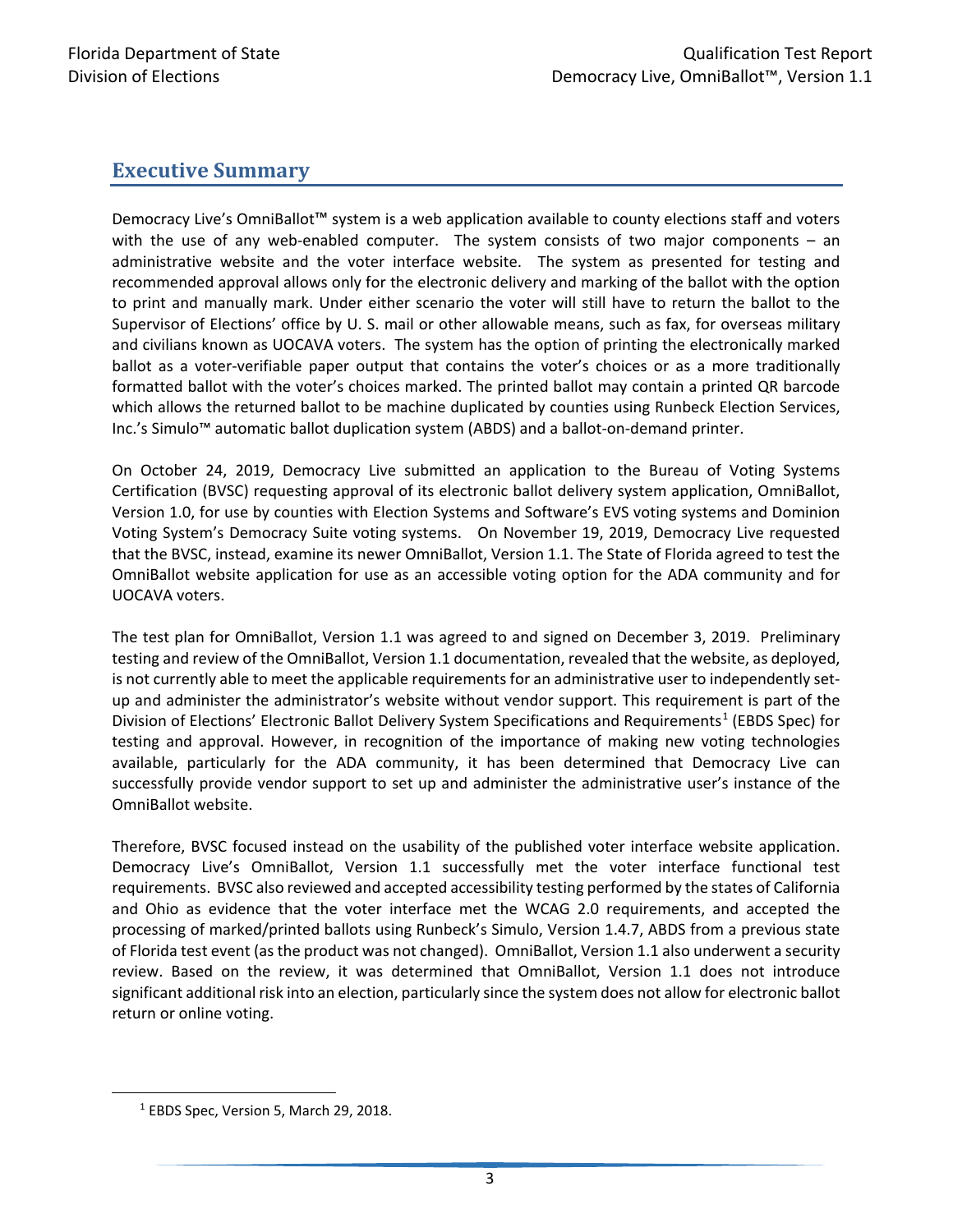BVSC recommends interim approval of the OmniBallot, Version 1.1 solely as an electronic ballot delivery and marking system for use through March 31, 2022, in counties using the Democracy Suite and EVS voting systems. This interim approval would allow the system to be used with vendor support for administrative website set-up and administration, while providing counties with an opportunity to offer an upgraded electronic ballot delivery and marking system to their ADA voters and UOCAVA voter constituency in the upcoming election cycle. In the interim, this period would allow the vendor to make changes and updates, including but not limited to addressing the requirement for independent set-up and administration in any future submission for extended approval of this system or approval of any future release.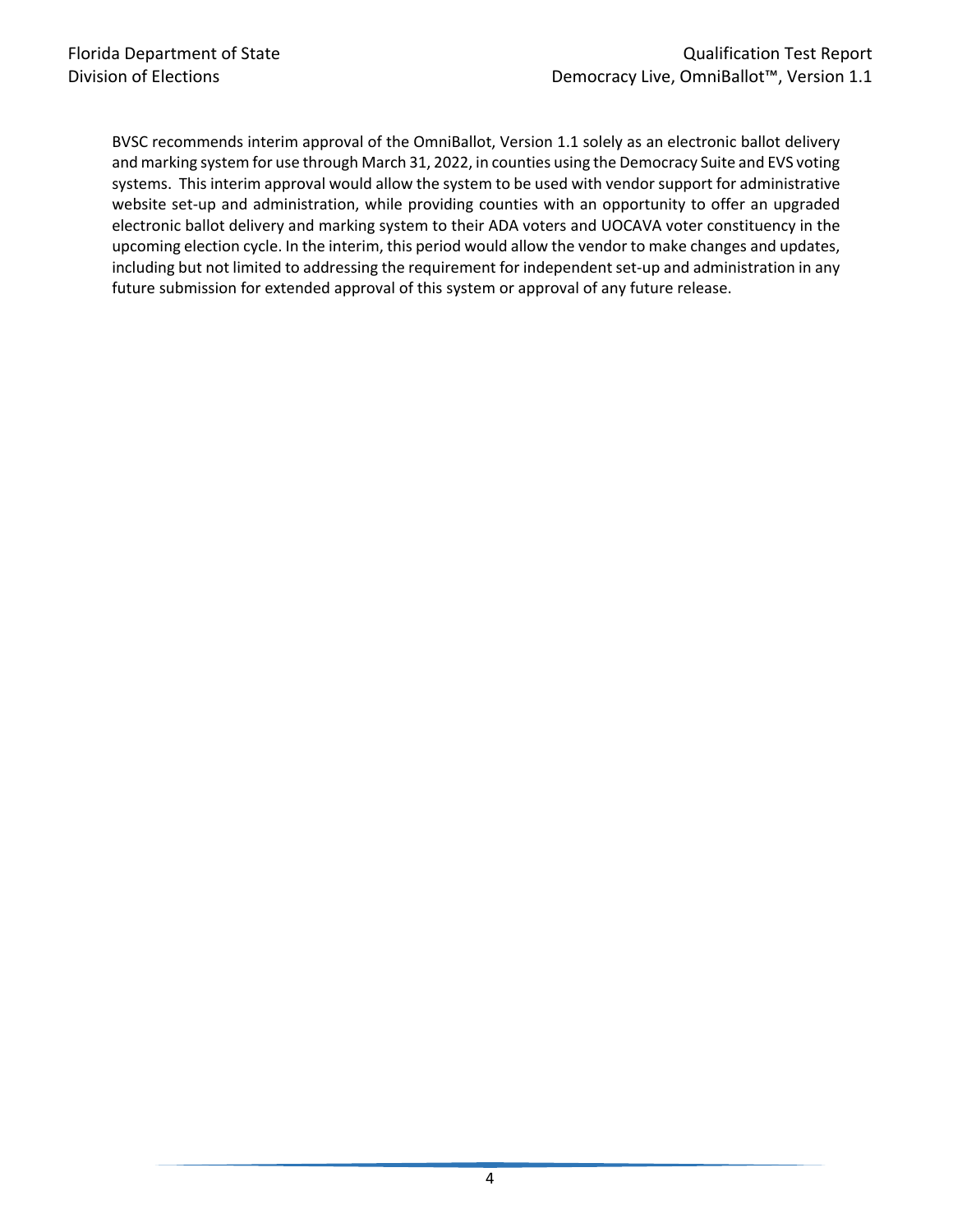# <span id="page-4-0"></span>**Introduction/System Overview**

Democracy Live's OmniBallot system is a web application available to county elections staff and voters with the use of any web-enabled computer. The system as presented for testing and approval allows solely for the electronic delivery and marking of a ballot or printing a blank ballot and marking choices manually. Under either scenario the voter will have to return the ballot to the Supervisor of Elections' office by U. S. mail or other means, including fax, as is allowed for overseas military and civilians known as UOCAVA voters. The system consists of two major components – the voter interface website and the administrative website.

The voter interface website allows a voter to log on using name, birthdate, and/or other county-specified data. Once the system authenticates the voter's credentials, the system retrieves and displays the voter's proper ballot. The voter has the option to print the ballot for manual marking and the ballot return package or to electronically mark the ballot before printing the marked ballot and the ballot return package. In the latter scenario, the voter marks his/her selection(s) for each contest, including write-ins if they are included on the ballot. After marking is complete, the voter has an opportunity to review contest selections and is notified if any contest has been undervoted. With the electronic marking, the system does not allow for overvoting. For voters with disabilities, compatible assistive voter interface applications can facilitate marking and review of the ballot. Upon voter approval, the ballot is finalized, and the voter is instructed to download the ballot return package. The ballot return package contains the marked ballot, the voter affidavit, and appropriate instructions depending on whether it will be returned by U. S. mail or fax.<sup>[2](#page-4-2)</sup> The system has the option of printing the electronically marked ballot as a voterverifiable paper output that contains the voter's choices or as a more traditionally formatted ballot with the voter's choices marked. The printed ballot may also contain a printed barcode which allows the returned ballot to be machine duplicated for counties using Runbeck Election Services, Inc.'s Simulo automatic ballot duplication system (ABDS) and a ballot-on-demand printer.

The administrative interface website is used to create, maintain, and administer the OmniBallot election database for the county. It allows for the import of exported files from the county's election management system to create election information and ballots for specific elections. It also allows for the import of voter registration, precinct, and other county data. This website is where the administrative user can custom tailor the voter interface website to include county-specific banners, contact information, ballot return package files, and ballot return method(s). Additionally, this website allows for the ballot to be configured to include a barcode on the marked/printed ballot if the county uses the Simulo automatic ballot duplication system.

## <span id="page-4-1"></span>**Background**

In December 2011, Democracy Live first introduced to BVSC a version of LiveBallot™, which is a precursor to the currently submitted OmniBallot website application. Various configurations and upgraded versions of the system have been tested/approved since that time. The most recent approved version is the LiveBallot, Version 3.0.38 which was approved for UOCAVA voters only and continues to be approved for optional use by counties since January 20, 2016.

<span id="page-4-2"></span><sup>&</sup>lt;sup>2</sup> Fax option is currently only available to overseas military and civilian U.S. citizens.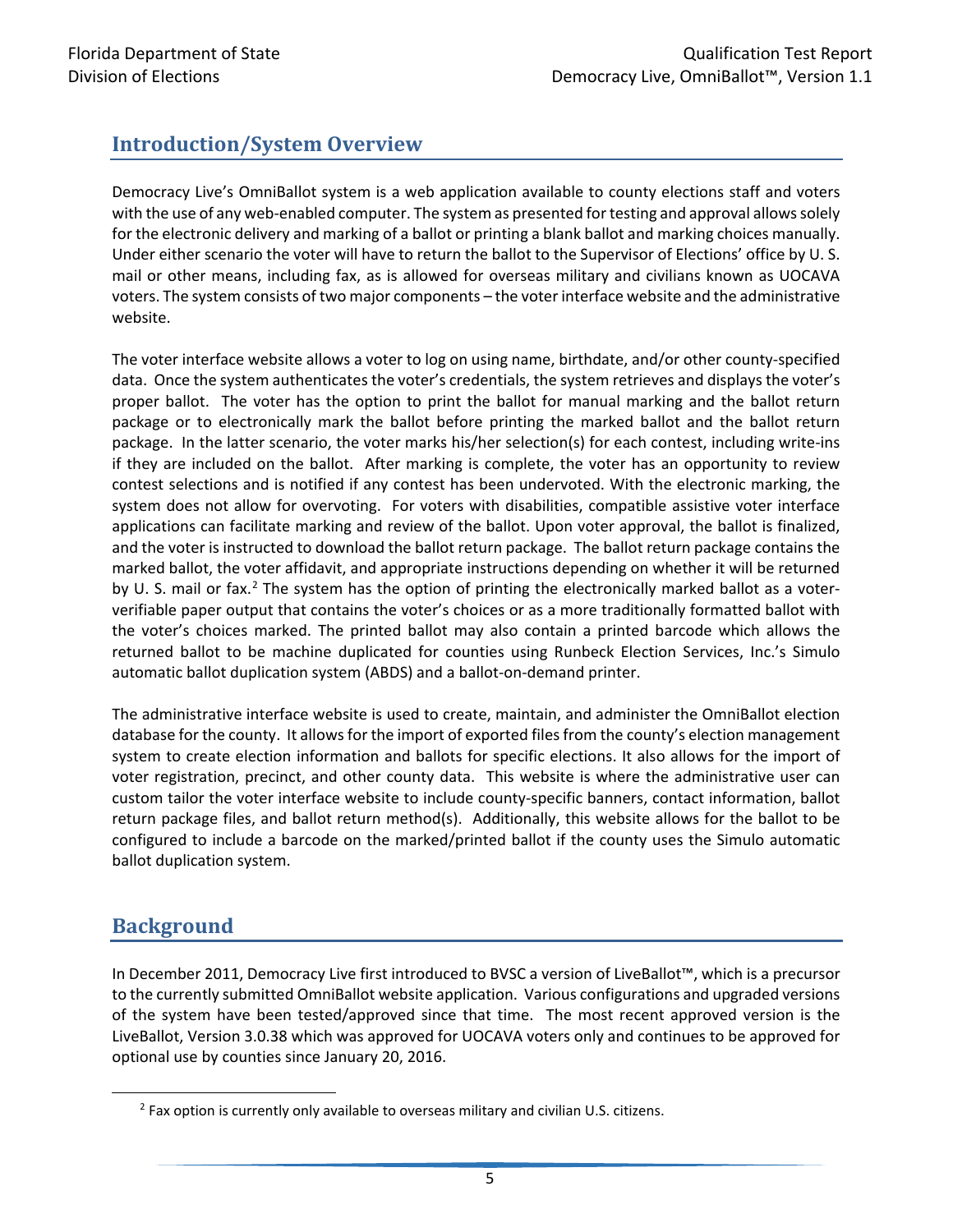On March 16, 2018, Democracy Live submitted an initial application requesting approval of a product called Secure Select 1.0, as a stand-alone, accessible vote-by-mail solution. Secure Select is an accessible ballot display tool, designed to meet WCAG 2.0 and Section 508 ADA compliance requirements. After reviewing the supplied documentation, on March 29, 2018, BVSC informed Democracy Live that Secure Select, used alone, did not meet the Electronic Ballot Delivery System (EBDS) requirements for Florida.

In order to resume efforts to secure approval, on April 24, 2019, Democracy Live submitted LiveBallot, Version 3.1, along with their Secure Select 1.0 product. LiveBallot, Version 3.1 was an update to LiveBallot, Version 3.0.38 (approved on January 20, 2016). The main differences between the two LiveBallot versions, were modifications to the data import and mapping functions and updates to the voter interface adding their SecureSelect product in order to provide a more robust accessibility solution.

During the test planning and preparation phase, Democracy Live asked to withdraw LiveBallot, Version 3.1 and Secure Select 1.0 with the intent of submitting their newest product, OmniBallot, Version 1.0 for testing OmniBallot is a complete revision of the LiveBallot application, moving it into a microservices architecture, with a modified method for importing data from the voting system, a new voter interface, and updated instructions detailing how to administer the OmniBallot website. On October 24, 2019, Democracy Live submitted its application for OmniBallot, Version 1.0.

On November 19, 2019, Democracy Live submitted OmniBallot, Version 1.1 to BVSC. The newer version contained improvements that Democracy Live wanted to be included in the state of Florida's test effort. The test plan for OmniBallot, Version 1.1 was agreed to and signed on December 3, 2019.

## <span id="page-5-0"></span>**Scope**

This test effort primarily encompassed a usability examination of the published voter interface for Democracy Live's OmniBallot, Version 1.1, which is a rewrite of their previously approved product called LiveBallot, Version 3.0.38. The system upgrade includes the following:

- Complete revision of the software application platform, moving it into a microservices architecture
- Modified method for importing data from the voting system
- Replacement of the entire voter interface
- Updated instructions detailing how to administer the OmniBallot website

BVSC tested the system for use with the Democracy Suite and EVS voting systems which are currently certified for use in the State.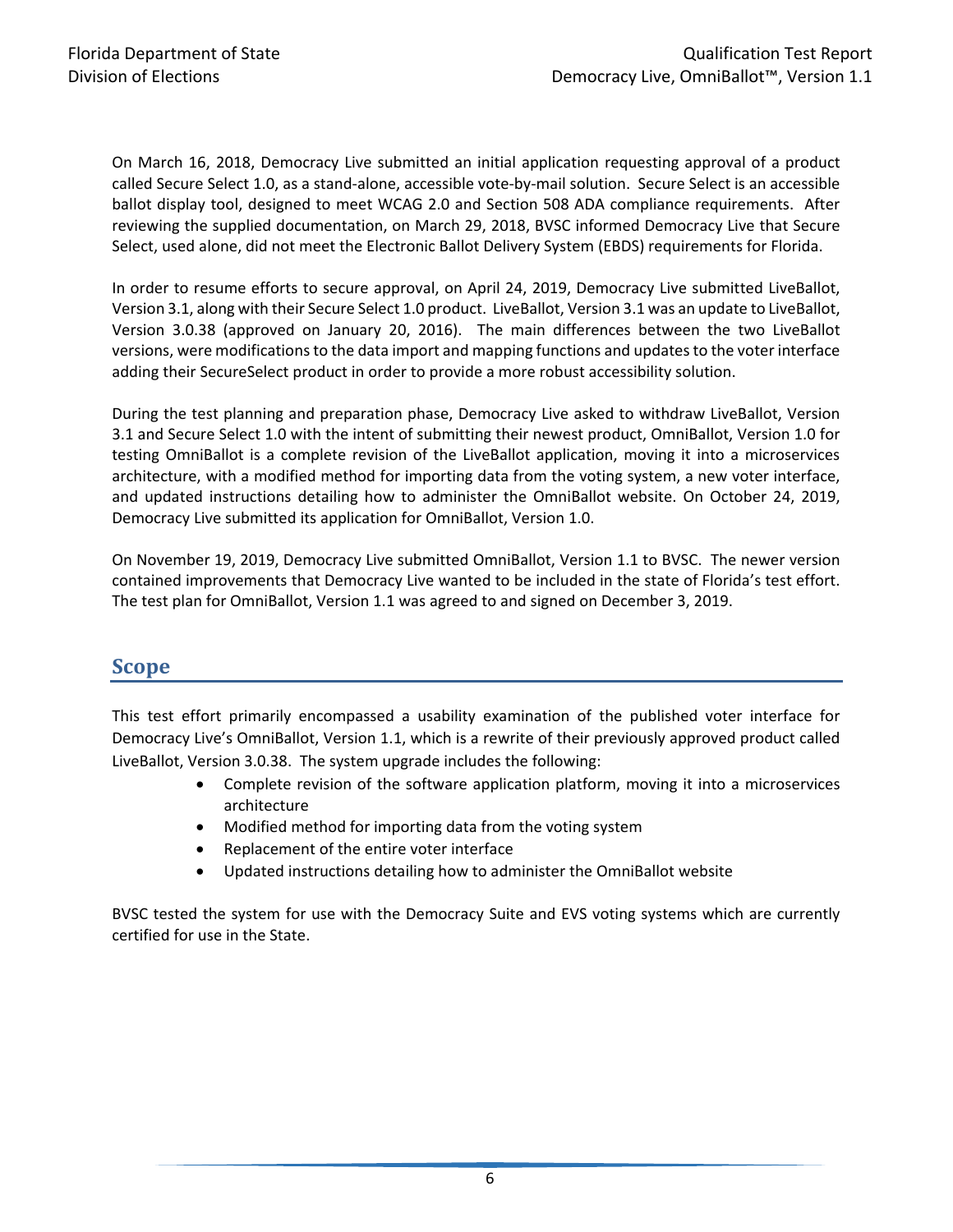# <span id="page-6-0"></span>**Conduct of Tests / Findings**

BVSC staff examined the use of Democracy Live's OmniBallot Version 1.1 with the Democracy Suite and EVS voting systems, with primary focus on the usability of published voter interface website application. As mentioned earlier in this report, BVSC did not fully test the functionality of the OmniBallot administrative website application. Some abbreviated tests were conducted, however, to the extent that it was necessary to determine whether the voter interface website application functioned as expected. For instance, it was necessary to review some of the administrative menus, import voter registration data, and interpret the instructions in the OmniBallot Administrative User Guide.

## <span id="page-6-1"></span>Voter Interface Website Application

In order to use the voter interface website, a voter first needs to request electronic delivery and obtain the URL and the login credentials from his/her Supervisor of Elections. Once the voter has navigated to the URL and logged in to the system, the voter has to follow the instructions as displayed on the computer.

The voter is provided the option to download and/or print and mark the ballot offline or to electronically mark the ballot on the computer screen with or without compatible assistive devices or software. If the voter chooses to print and mark offline, the ballot and the ballot return package are downloaded and printed at the same time. The voter marks his/her choices and prepares the ballot for return by mail in accordance with the instructions in the return package.

If the voter chooses to electronically mark the ballot on the computer, the ballot is displayed and the voter proceeds to electronically mark the ballot. The voter then reviews his/her choices and when ready, approves the ballot. The system has the option of printing the electronically marked ballot as a voterverifiable paper output that contains the voter's choices or as a more traditionally formatted ballot with the voter's choices marked. The ballot output is contingent upon whether the functionality for marking the ballots uses client-side code, meaning the marked ballot is generated locally in the voter's computer browser, or server-side code, meaning the marked ballot is generated on the vendor's server and then downloaded to the voter's computer. Client-side marking produces a voter-verifiable paper output that contains the voter's choices. Server-side marking of the ballot produces a more traditionally-formatted ballot with the voter's choices marked on the ballot. Examples of the client-side and server-side ballot output are in Appendix C.

<span id="page-6-2"></span>If a voter is an overseas UOCAVA voter, the voter has the option to either mail or fax back the voted ballot to the Supervisor. If a domestic voter, the voter's only option for return is by mail.

#### Activities examined for this component of the system

- 1. Login attempts with invalid voter credentials
- 2. Login as a voter assigned to a precinct with no ballot for the current election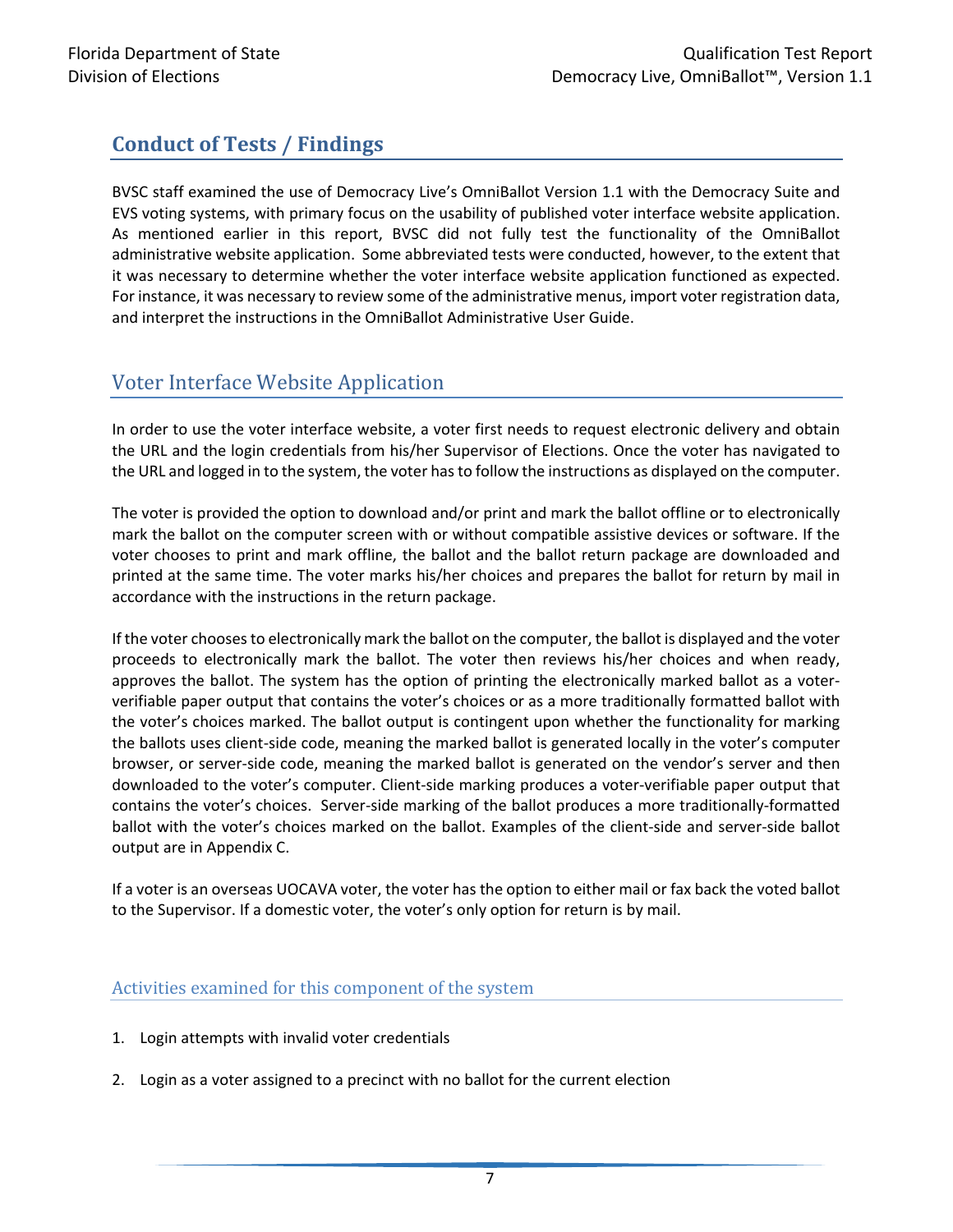- 3. Login with user credentials containing unusual characters
- 4. Login with very long voter names
- 5. Verify that a voter could not overvote a contest
- 6. Verify that a voter could undervote one or more contests
- 7. Verify that write-in text input lines were properly handled
- 8. Verify that the voter received the correct ballot return package that corresponds to the correct Vote-By-Mail category (UOCAVA, Overseas voter, Stateside Vote-By-Mail, etc.)
- 9. Verify that when voters select/request Spanish language ballot and voter instruction translations, OmniBallot properly translates the website and the voter instructions into Spanish
- 10. Change contest vote selections multiple times
- 11. Review the voter interface Spanish-language translation using the NVDA<sup>[3](#page-7-1)</sup> screen reader application
- 12. Conduct regression test with an election configured with a barcode on the printed ballot to ensure that it correctly recorded voter selections and that it did not contain any data which could be used to trace a ballot back to a voter

#### <span id="page-7-0"></span>Findings

- 1. OmniBallot correctly refused logins with incorrect credentials.
- 2. The system provided a voter assigned to a precinct with no ballot for the election an appropriate error message and contact information as defined during setup by the election administrator.
- 3. The system took voters using the correct login credentials to the correct ballot for their precinct in every test case.
- 4. Ballots were properly marked in accordance with the voter's selections in every test case.
- 5. Write-in strings were correctly captured, up to the limit of 30 characters.
- 6. The system appropriately provided a voter attempting to overvote a contest with an error message and did not allow the overvote.

<span id="page-7-1"></span><sup>&</sup>lt;sup>3</sup> The NVDA screen reader application allows blind and vision impaired people to access and interact with the Windows operating system and many third party applications. https://www.nvaccess.org/about-nvda/

According to the Web Accessibility in Mind (WebAIM) most recent survey, NVDA is the most used screen reader in the disability community.<https://webaim.org/projects/screenreadersurvey8/>last accessed 5/21/2020.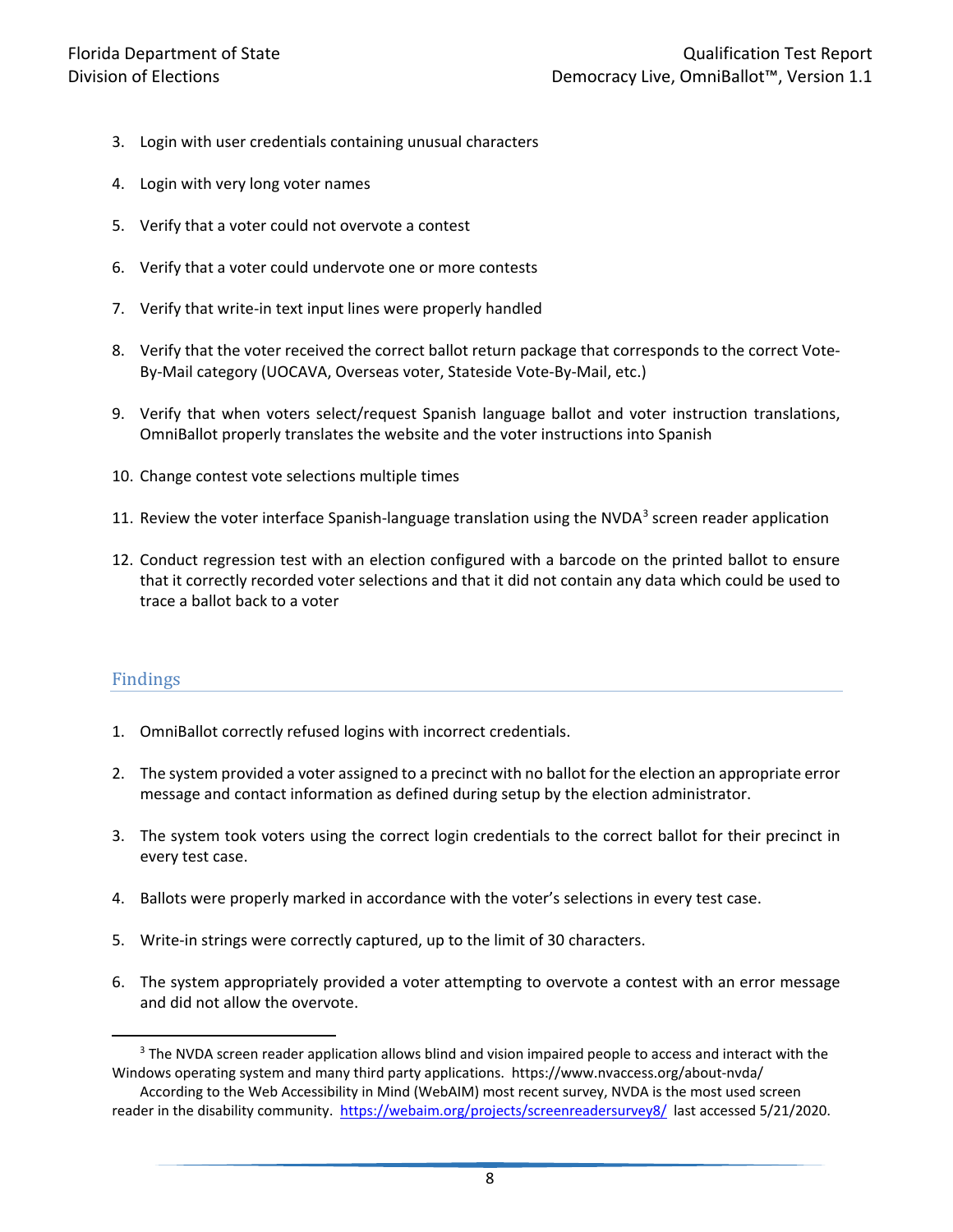- 7. The system appropriately handled undervoted contests by including "flags" on the ballot review screen for each race that was undervoted and allowing the voter the choice to go back to the selection screen and change vote selections as desired.
- 8. The system presented the voter with the proper ballot return package in each case.
- 9. For elections, where configuration included a barcode on the printed ballot, the system properly reflected voter selections, including write-in strings and undervoted contests. The barcode did not contain any information which could be used to trace a ballot back to a voter.
- 10. The OmniBallot voter interface complies with the requirements for disability accessibility. BVSC staff reviewed the accessibility testing which was done by the states of California and Ohio, and accepted their findings that the voter interface meets the WCAG 2.0 standards. Also, in a limited scope, BVSC examined the voter interface using the NVDA screen reader application<sup>[4](#page-8-0)</sup> to determine whether the system could properly handle a popular screen reader.
- 11. When a voter attempts to select the Spanish language option on the Democracy Live website, in general, OmniBallot appropriately translates the website text and the voter instructions into Spanish.<sup>[5](#page-8-1)</sup> There were some initial anomalies, however, where the English word was not appropriately translated into Spanish..
	- Some items displayed on the website were not translated from English to Spanish. Examples follow:
		- o Text on the "return by mail" and "return by fax" buttons
		- o Voter Type Selection title and instructions
	- Some items displayed on the website did not "match" the language used on the ballot. Example follows:
		- o Website instructions for selecting a write-in candidate used the phrase "NO LISTADO" while the ballot language is "Por Escrito"

These items were subsequently corrected during testing.

- 12. The OmniBallot website's ballot return package that is created by the system appropriately contains the files provided by the county, such as the fax or mailing instructions, instructions for signing the return envelope, etc., and a marked PDF of the ballot. The ballot PDF can optionally contain a QR barcode, if the county selects that preference when setting up the election, for purposes of using with the prescribed automatic ballot duplication system.
	- Once the package has been created, however, there are no instructions displayed explaining to the voter that he/she needs to print the voter return package to send the ballot back to the SOE

 <sup>4</sup> NVDA screen reader downloaded from https://www.nvaccess.org/download

<span id="page-8-1"></span><span id="page-8-0"></span><sup>&</sup>lt;sup>5</sup> The contest name, race text, and candidate names are taken from the Spanish-language translation on the ballot. If there is no Spanish language text provided on the ballot, the system uses the English language text from the ballot.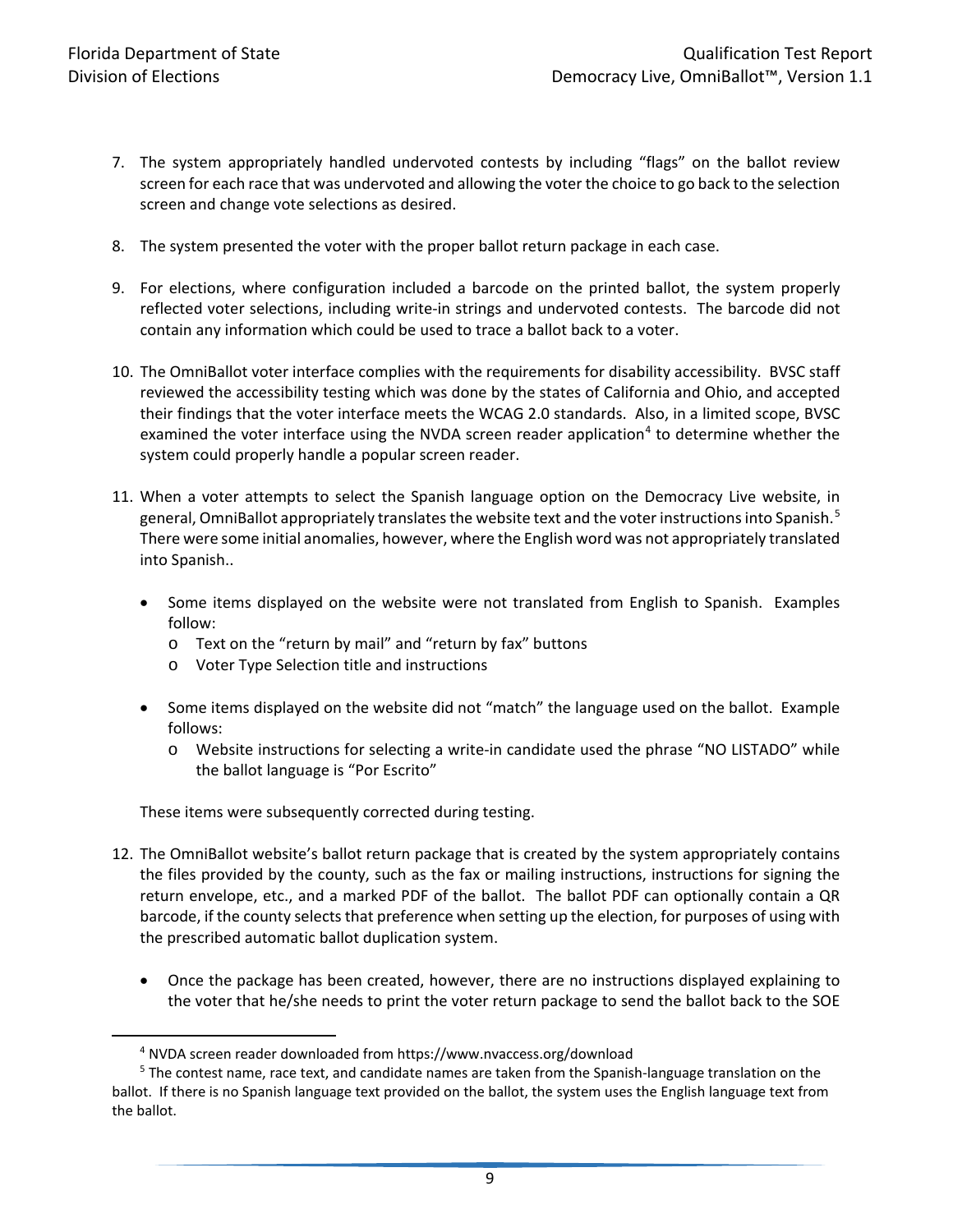by fax or U.S. mail. This could be confusing to voters who might believe that their ballot has been electronically submitted to the SOE office when it has not.

While the system, if interimly approved, would not allow for electronic return, BVSC recommends that SOE offices using OmniBallot inform their voters that the ballot cannot be and is not returned electronically through the system and that it must be printed and returned. This information could be included in the same communication that relates to login credentials. BVSC also recommends that the vendor or Supervisor of Elections as the administrative user customize the voter interface website to prominently display this reminder.

13. The voter interface has both "client side marking" and "server side marking" when a voter's ballot is displayed. The "client side marking functionality" is a list of the voter's choices which when printed will resemble a voter-verifiable paper output with the voter's choices. The "server side" has the look of a traditional formatted ballot. Both of these options can use the optional QR bar code functionality to assist in duplicating the returned ballot in those counties who have that ABD system. See Appendix C for examples of printed ballot format and content.

## <span id="page-9-0"></span>Automatic Ballot Duplication

All ballots created by the OmniBallot system, either by downloading and marking a blank ballot, or by electronically marking the ballot and then downloading and printing the marked ballot, cannot be fed directly into a tabulator. These returned ballot will have to be duplicated in accordance with section 101.68, Fla. Stat.

BVSC previously tested and approved Runbeck Election Services, Inc.'s Simulo, Version 1.4.7, automatic ballot duplication system (ABDS) for remaking ballots with both the Democracy Suite and EVS voting systems. Since neither the ballots nor the barcode have changed, BVSC did not retest the Simulo, Version 1.4.7, in conjunction with OmniBallot, Version 1.1. BVSC accepts the previous testing and approval. BVSC recommends that county SOE staff and Canvassing Board members closely examine all remade ballots to ensure that voter intent is correctly determined.

## <span id="page-9-1"></span>OmniBallot Setup and Administration Website

One of the requirements of the Division of Elections' Electronic Ballot Delivery System Specifications and Requirements<sup>[6](#page-9-2)</sup> (EBDS Spec) for testing and approval is that the system allow for an administrative user to independently set-up and administer the administration website with reliance on vendor support. Preliminary testing and review of the OmniBallot, Version 1.1 documentation, revealed that the administrative website, as deployed, could not meet that requirement at this time. However, it has been determined that Democracy Live can still successfully provide vendor support to set up and administer the administrative user's instance of the OmniBallot website while still providing ADA voters and UOCAVA voters in the upcoming election cycle a viable accessible ballot solution through this upgraded and

<span id="page-9-2"></span> <sup>6</sup> EBDS Spec, Version 5, March 29, 2018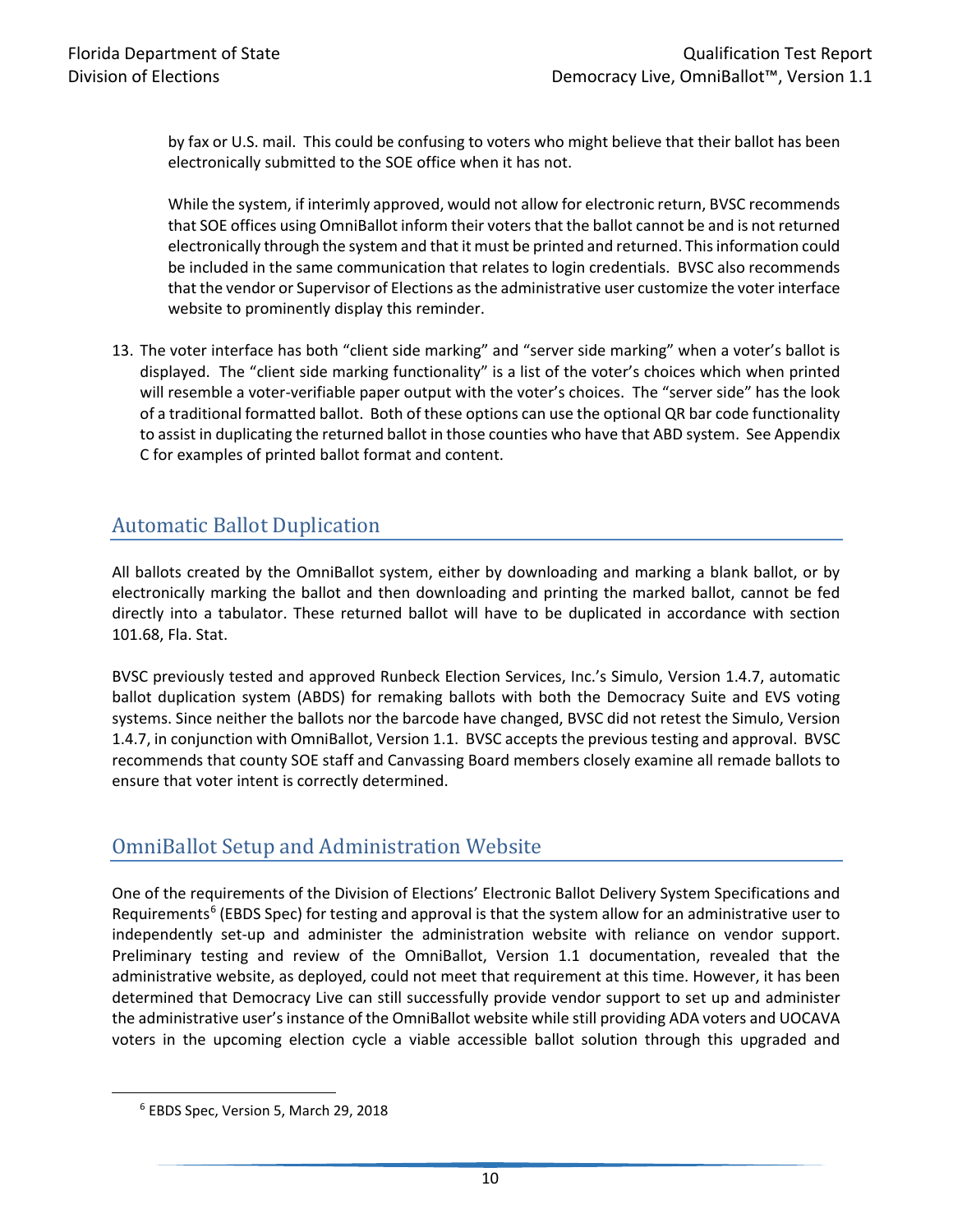accessible electronic ballot delivery and marking system.<sup>[7](#page-10-2)</sup> While BVSC did not fully test the functionality of the OmniBallot, Version 1.1 administrative website application, it did conduct some ad hoc tests, to the extent necessary to determine whether the voter interface website application functioned as expected. For instance, it was necessary to review some of the administrative menus, import voter registration data, and interpret the instructions in the OmniBallot Administrative User Guide. BVSC offers the following remarks regarding issues discovered while performing the activities associated with the Administrative website in the course of testing the voter interface. While these issues do not preclude an interim approval, they do represent areas which must be corrected in future releases.

#### <span id="page-10-0"></span>Election Setup and Administration

The administrative set-up requires the county user to create/export files from the voting system and from the voter registration system for import, and to create the ballot return package according to instructions in the OmniBallot Administrative User Guide. Through an import process of those exported files, the ballots are created with the respective contests and a cross-check between those files is done. A county must pre-approve all ballot styles, voter registration and other aspects before the vendor can 'publish' to its website.

The county user is also responsible for setting up the login credentials and sending the URL to voters and instructions on the requisite credentials

BVSC attempted to use the provided instructions in the Guide to independently set up elections for Democracy Suite and EVS voting systems on the administrative website.

#### <span id="page-10-1"></span>Findings

Instructions in the OmniBallot Administrative User Guide were incomplete or not sufficiently clear enough to enable a user to independently and successfully setup and administer an election without vendor support. Specifically, the limitations were as follows:

- 1. Instructions for exporting the data from the county voting system are unclear.
- 2. Error messages when importing data into OmniBallot are not meaningful enough for a user to troubleshoot import issues without vendor support.
- 3. The instructions for mapping the imported data to the appropriate OmniBallot fields are not appropriately clear enough for a user to perform the mapping without training and support from the vendor.
- 4. There is no list of error messages with appropriate corrective action, either on the site or in the documentation, which would enable a user to troubleshoot errors that occur and the error messages themselves do not provide enough information to determine the cause of the error.

<span id="page-10-2"></span> $<sup>7</sup>$  ibid.</sup>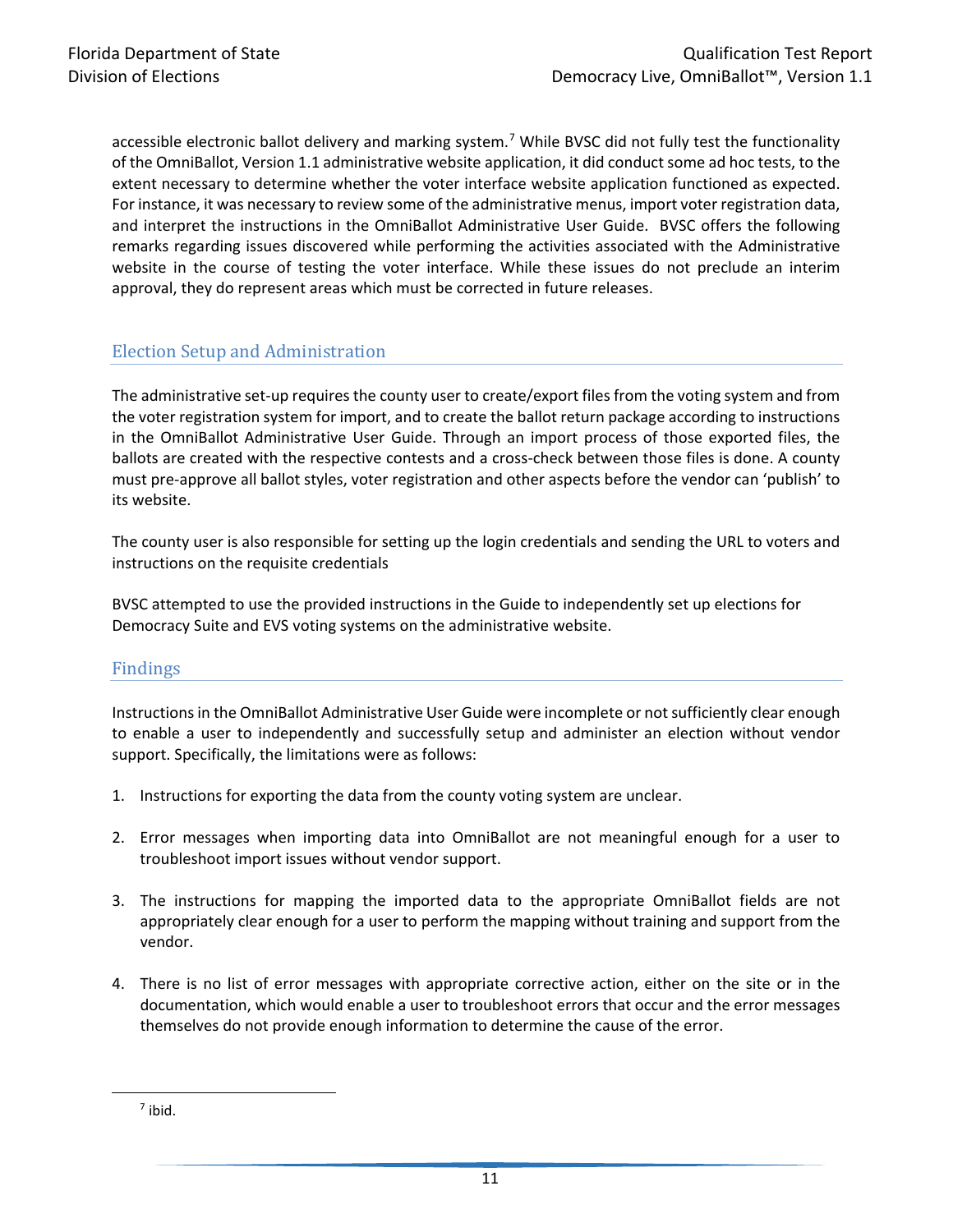5. The requirements for the Voter Registration file, and the instructions for importing the Voter Registration file, are not clear enough that the user could perform the steps required without vendor support.

### <span id="page-11-0"></span>Additional Security Review

On May 8, 2020, the Cybersecurity and Infrastructure Security Agency, the Election Assistance Commission, the Federal Bureau of Investigation, and the National Institute of Standards and Technology released a joint paper titled "Risk Management for Electronic Ballot Delivery, Marking, and Return." On June 7, 2020, professors at MIT and the University of Michigan published a paper titled "Security Analysis of the Democracy Live Online Voting System." Following review of these documents, the Florida Department of State conducted a supplemental security review of OmniBallot, Version 1.1 as presented for testing and approval. The details and results of this review are confidential and security sensitive. Accordingly, the report is documented separately.

Based on the original review, the supplemental security review, and the fact that the system was tested and is recommended for interim approval solely as an electronic ballot delivery and marking system (and not an electronic ballot return or online voting system), it was determined that OmniBallot, Version 1.1 does not introduce significant additional risk into an election and does not preclude recommendation for interim approval.

BVSC also made two other security related recommendations: 1. The ballots should be marked locally in the browser, using the client-side code in lieu of the server side (See Appendix C for examples of printed ballots); 2. The vendor's privacy policy should be added to their voter interface website.

#### <span id="page-11-2"></span><span id="page-11-1"></span>**Improvements**

#### Requirements

During testing, BVSC encountered several challenges that underly BVSC's recommendation that OmniBallot, Version 1.1 be granted interim approval at this time. The following areas must be corrected for this version or any future releases if they are submitted for testing and approved for use beyond March 31, 2022:

- 1. Rewrite the administrative procedures so that a user can independently set up and administer an OmniBallot election without support from the vendor.
- 2. Add detail and clarity to the available error messages, such that the user (i.e. voter and/or election administration official) will know how to correct the error or where they should go for help. An error dictionary or appendix must be added that catalogs common and known errors along with details on how to fix or troubleshoot them.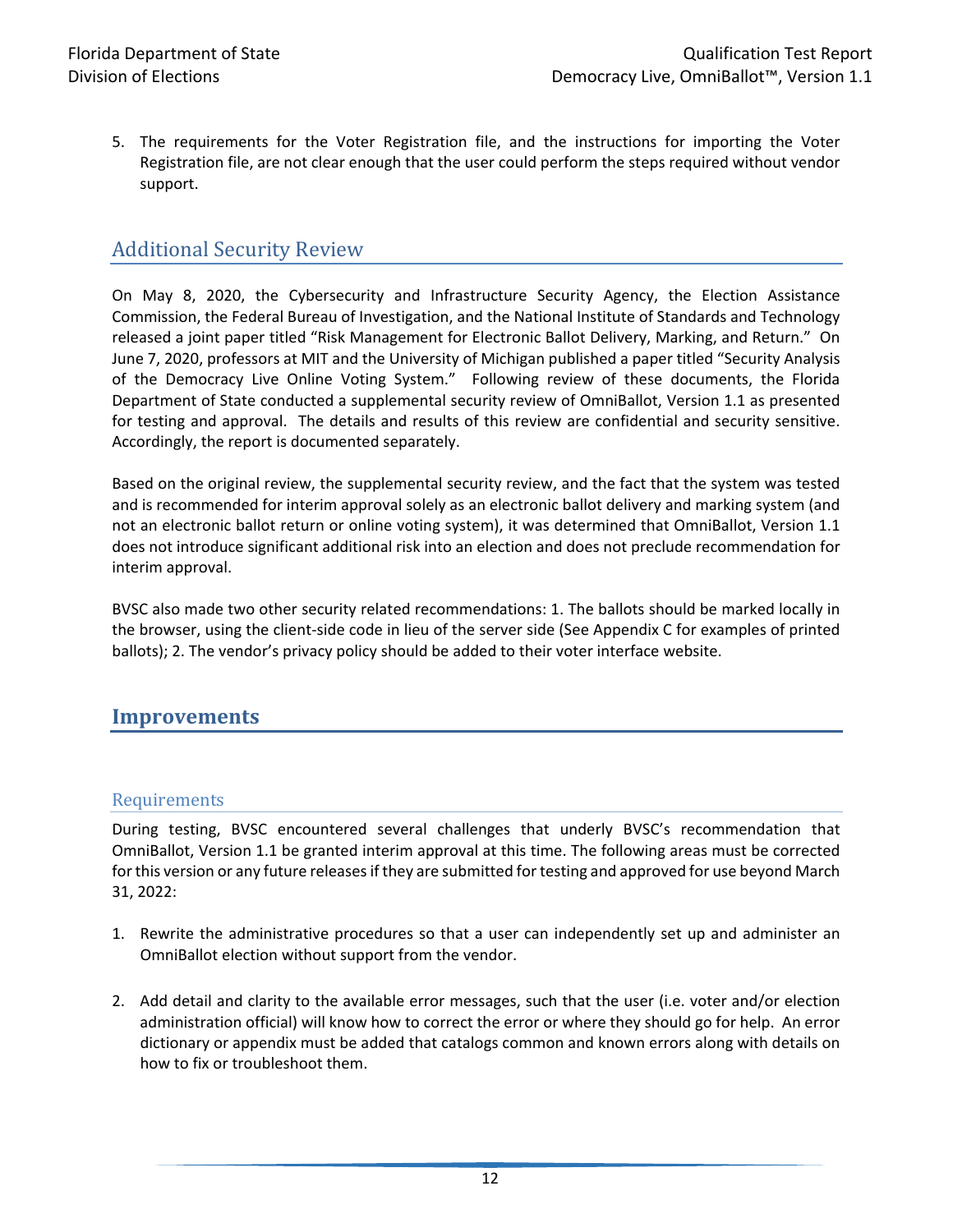3. Include the corrected LiveBallot test items that were implemented in previous test efforts, as well as those items that were identified in the Recommendations for Improvement section of the LiveBallot, Version 3.0.3[8](#page-12-2) Test Report.<sup>8</sup>

#### <span id="page-12-0"></span>Recommendations

BVSC highly recommends the following for implementation:

- 1. While the system, if interimly approved, would not allow for electronic return, SOE offices using OmniBallot should inform their voters that the ballot cannot be and is not returned electronically through the system and that it must be printed and returned. This information could be included in the same communication that relates to login credentials. The vendor or Supervisor of Elections as the administrative user should customize the voter interface website to prominently display this reminder.
- 2. The county SOE staff and Canvassing Board members must closely examine all remade ballots to ensure that voter intent is correctly determined pursuant to section 101.68, Fla. Stat.
- 3. SOE offices who choose to use OmniBallot as an ADA / UOCAVA solution may desire to request Democracy Live's assistance with voter outreach and education in this newly implemented process. The vendor has user guides and promotional boilerplate materials available to provide information to voters regarding the correct use of the OmniBallot system.
- 4. For additional security-related reasons, the ballots should be marked locally in the browser, using the client-side code in lieu of the server side (See Appendix C for examples of printed ballots). Additionally, the vendor's privacy policy should be added to their voter interface website.

#### <span id="page-12-1"></span>**Conclusion**

Qualification test results affirm that, in total, Democracy Live, OmniBallot, Version 1.1 does not meet all applicable requirements of Florida Statutes, Administrative Rules and BVSC's Electronic Ballot Delivery Specifications with regard to the administrative user's independent setup and administration of an election without vendor support. However, Democracy Live's OmniBallot, Version 1.1 successfully met the voter interface functional test requirements including complying with the requirements for disability accessibility. In further support of that finding, BVSC had also reviewed and accepted accessibility testing performed by the states of California and Ohio as evidence that the voter interface met the WCAG 2.0 requirements, and accepted the processing of marked/printed ballots using Runbeck's Simulo, Version 1.4.7, ABDS from a previous state of Florida test event (as the product was not changed).

In recognition of the importance of promoting the availability of new or advanced voting technologies, particularly accessible voting solutions for the interested ADA community, the Bureau of Voting Systems Certification, Florida Division of Elections, recommends interim approval of Democracy Live's OmniBallot,

<span id="page-12-2"></span><sup>&</sup>lt;sup>8</sup> See page 8 of the report at[: https://www.dos.myflorida.com/media/695948/test-report-democracy](https://www.dos.myflorida.com/media/695948/test-report-democracy-liveballot-3038.pdf)[liveballot-3038.pdf](https://www.dos.myflorida.com/media/695948/test-report-democracy-liveballot-3038.pdf)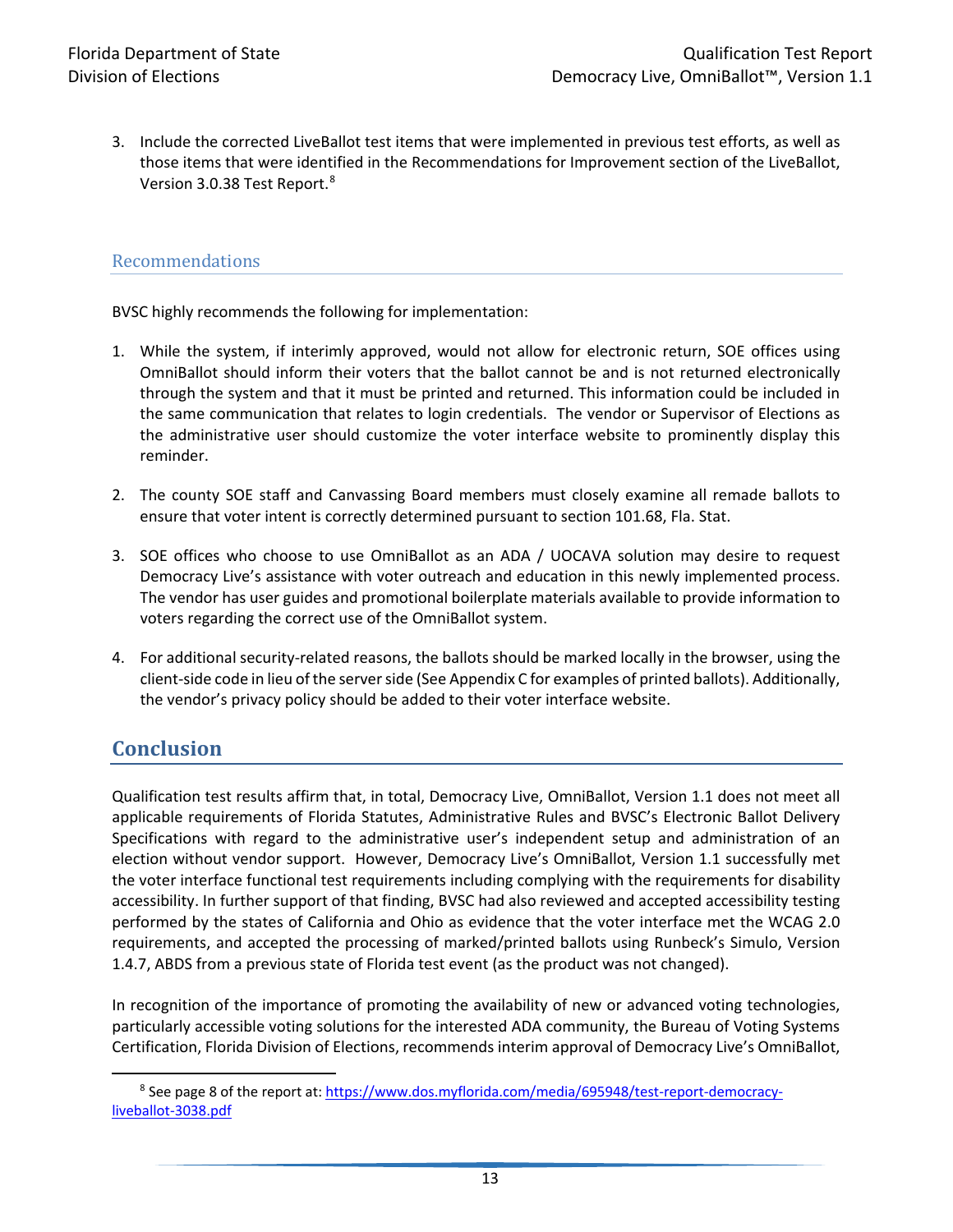Version 1.1 system, to be deployed either alone or in conjunction with Runbeck Election Services, Inc., Simulo, Version 1.4.7, for use with either the Democracy Suite or EVS voting systems, for electronic ballot delivery and marking option for UOCAVA voters and for domestic use by voters who require accessibility features for vote-by-mail ballots. This interim approval is in effect through March 31, 2022. This period of interim approval will allow the vendor to provide vendor support for website set-up and administration, and provide an upgraded electronic ballot delivery and marking option for voters in the ADA voters and UOCAVA voters for this upcoming election cycle. In the interim, this period will allow the vendor to make changes and updates, including but not limited to addressing the requirement for independent set-up and administration in any future submission for extended approval of this system or approval of any future release.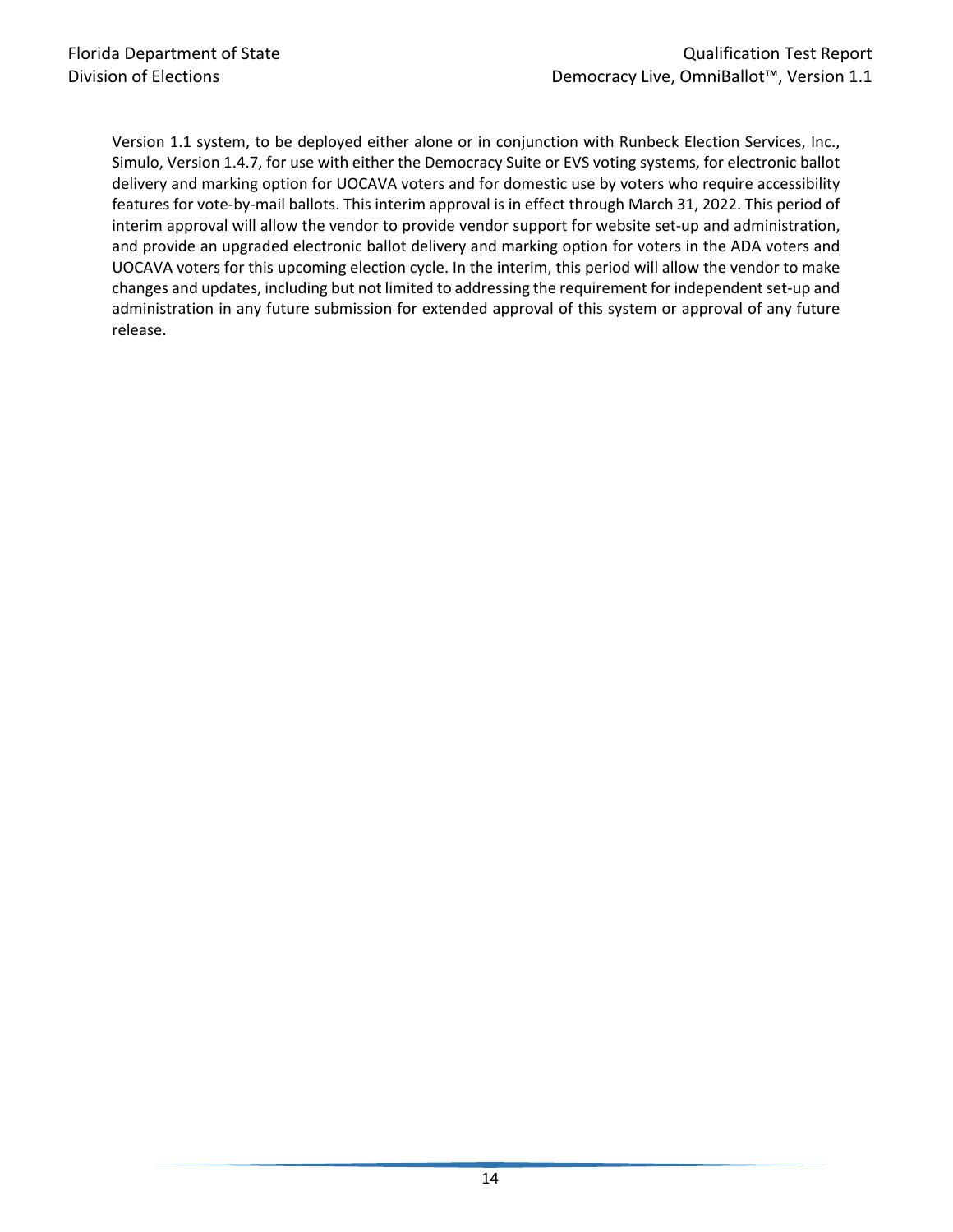# <span id="page-14-0"></span>**Appendices**

# <span id="page-14-1"></span>Appendix A - Glossary

| <b>ABDS</b>            | <b>Automatic Ballot Duplication System</b>                                    |  |
|------------------------|-------------------------------------------------------------------------------|--|
| <b>BVSC</b>            | Bureau of Voting Systems Certification (FL Dept. of State, Div. of Elections) |  |
| <b>Democracy Suite</b> | Dominion Voting System, Inc. voting system                                    |  |
| <b>EBDS</b>            | Electronic Ballot Delivery System                                             |  |
| <b>EBDS Spec</b>       | Electronic Ballot Delivery System Specifications and Requirements,            |  |
|                        | Version 5, March 29, 2018                                                     |  |
| ES&S                   | Elections Systems and Software, LLC                                           |  |
| <b>EVS</b>             | ES&S ElectionWare voting system                                               |  |
| QR code                | Quick Response two-dimensional barcode                                        |  |
| <b>SOE</b>             | <b>Supervisor of Elections</b>                                                |  |
| <b>TDP</b>             | <b>Technical Data Package</b>                                                 |  |

# <span id="page-14-2"></span>Appendix B – OmniBallot - Use in Other States

- California
- Colorado
- Delaware
- New Jersey
- Ohio
- Texas (Military only)
- Vermont
- Washington
- Washington, DC
- West Virginia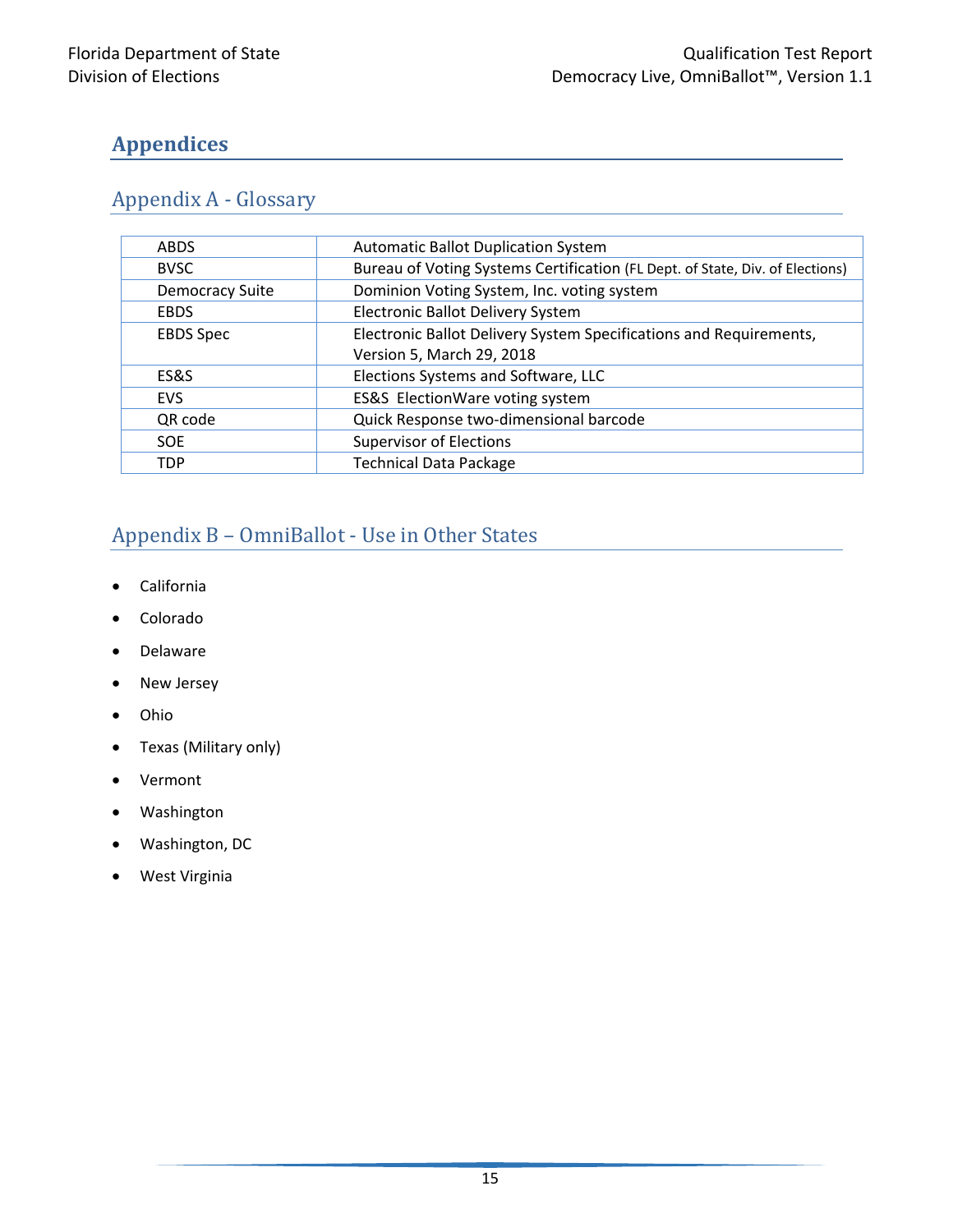# <span id="page-15-0"></span>Appendix C – Sample OmniBallot Output

#### Example of client side ballot marking

| 4/6/2020                                                                                                                  | <b>Document</b>                                                                             |     |
|---------------------------------------------------------------------------------------------------------------------------|---------------------------------------------------------------------------------------------|-----|
| <b>Official Ballot</b><br>Election: Island Setup - August 28, 2018<br>Precinct: 35.1<br>Ballot Style: Ballot 10 - Type 10 |                                                                                             |     |
| <b>Representative in Congress</b><br><b>District 18</b><br>(Vote for One)                                                 | <b>City of Port St. Lucie</b><br><b>City Council</b><br><b>District 3</b><br>(Vote for One) |     |
| <b>Pam Keith</b>                                                                                                          | Andriana Chris Riera                                                                        |     |
| <b>Governor and Lieutenant Governor</b><br>(Vote for One)                                                                 |                                                                                             |     |
| John Wetherbee<br>and Not Yet Designated                                                                                  |                                                                                             |     |
| <b>Attorney General</b><br>(Vote for One)                                                                                 |                                                                                             |     |
| Ryan Torrens                                                                                                              |                                                                                             |     |
| <b>Commissioner of Agriculture</b><br>(Vote for One)                                                                      |                                                                                             |     |
| Roy David Walker                                                                                                          |                                                                                             |     |
| <b>State Representative</b><br><b>District 84</b><br>(Vote for One)                                                       |                                                                                             |     |
| Robert L. Joseph                                                                                                          |                                                                                             |     |
| <b>Circuit Judge</b><br><b>19th Judicial Circuit</b><br>Group 19<br>(Vote for One)                                        |                                                                                             |     |
| Nirlaine Smartt                                                                                                           |                                                                                             |     |
| <b>County Judge</b><br>Group 1<br>(Vote for One)                                                                          |                                                                                             |     |
| <b>Eran Ross</b>                                                                                                          |                                                                                             |     |
| <b>School Board Member</b><br><b>District 1</b><br>(Vote for One)                                                         |                                                                                             |     |
| Debbie Johnson Hawley                                                                                                     |                                                                                             |     |
| <b>School Board Member</b><br><b>District 3</b><br>(Vote for One)                                                         |                                                                                             |     |
| <b>Mark Young</b>                                                                                                         |                                                                                             |     |
| <b>School Board Member</b><br><b>District 5</b><br>(Vote for One)                                                         |                                                                                             |     |
| <b>Troy Ingersoll</b>                                                                                                     |                                                                                             |     |
|                                                                                                                           |                                                                                             |     |
| https://sites.omniballot.us/12990/app/ballot/ob/print                                                                     |                                                                                             | 1/1 |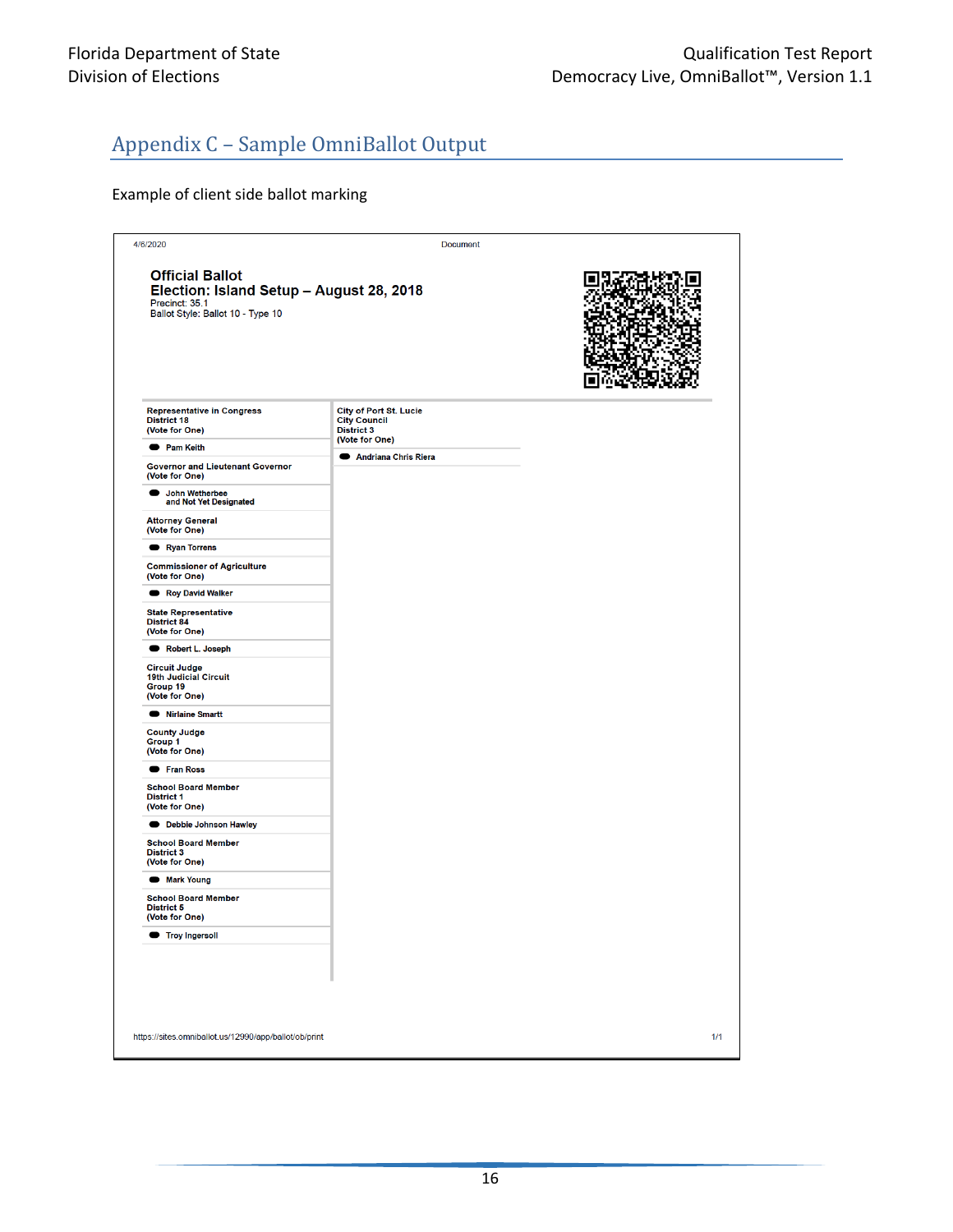Example of server side ballot marking